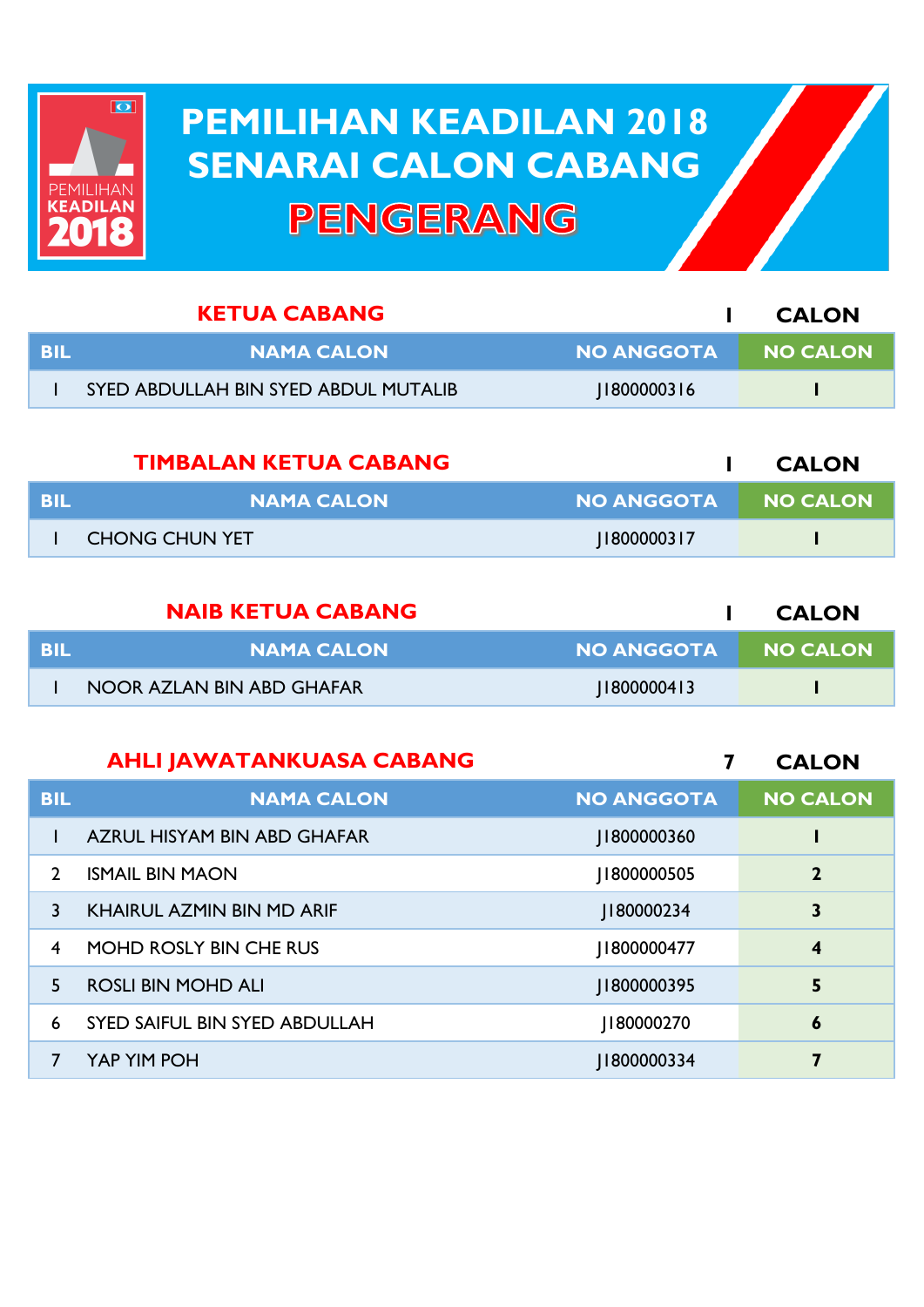| <b>KETUA AMK CABANG</b>   |                   | <b>CALON</b> |
|---------------------------|-------------------|--------------|
| <b>NAMA CALON</b>         | <b>NO ANGGOTA</b> | NO CALON     |
| MOHD HADYYANZEK BIN YAHYA | 1800000589        |              |

|            | <b>TIMBALAN KETUA AMK CABANG</b> |                   | <b>CALON</b> |
|------------|----------------------------------|-------------------|--------------|
| <b>BIL</b> | <b>NAMA CALON</b>                | <b>NO ANGGOTA</b> | NO CALON     |
|            | MOHAMAD NOORALIF BIN ABDULLAH    | 1800000343        |              |

|     | <b>NAIB KETUA AMK CABANG</b> |              | <b>CALON</b> |
|-----|------------------------------|--------------|--------------|
| BIL | <b>NAMA CALON</b>            | NO ANGGOTA I | NO CALON     |
|     | <b>MOHD YUSOF BIN RAHMAN</b> | 1800000355   |              |
|     |                              |              |              |

|                | <b>AHLI JAWATANKUASA AMK CABANG</b>    |                   | <b>CALON</b>            |
|----------------|----------------------------------------|-------------------|-------------------------|
| <b>BIL</b>     | <b>NAMA CALON</b>                      | <b>NO ANGGOTA</b> | <b>NO CALON</b>         |
|                | <b>MOHD EIFAYAT BIN ROSLI</b>          | J1800000401       |                         |
| $\overline{2}$ | <b>MOHD RAFLEE BIN ROSLI</b>           | 1800000396        | $\mathbf{2}$            |
| 3              | MUHAMAD FAREST BIN AMIR HASHIM         | 1800000550        | 3                       |
| $\overline{4}$ | MUHAMMAD TAQIYUDDIN BIN MOHD HATTA     | 1800000348        | $\overline{\mathbf{4}}$ |
| 5              | <b>NUR AFIQAH BINTI TAJUDIN</b>        | J1800000387       | 5                       |
| 6              | SYED HASSAN BASRI BIN SYED IBRAHIM     | 1800000346        | $\boldsymbol{6}$        |
|                | SYED MOHD NAQIB BIN SYED ABDUL MUTALIB | 1800000479        | 7                       |